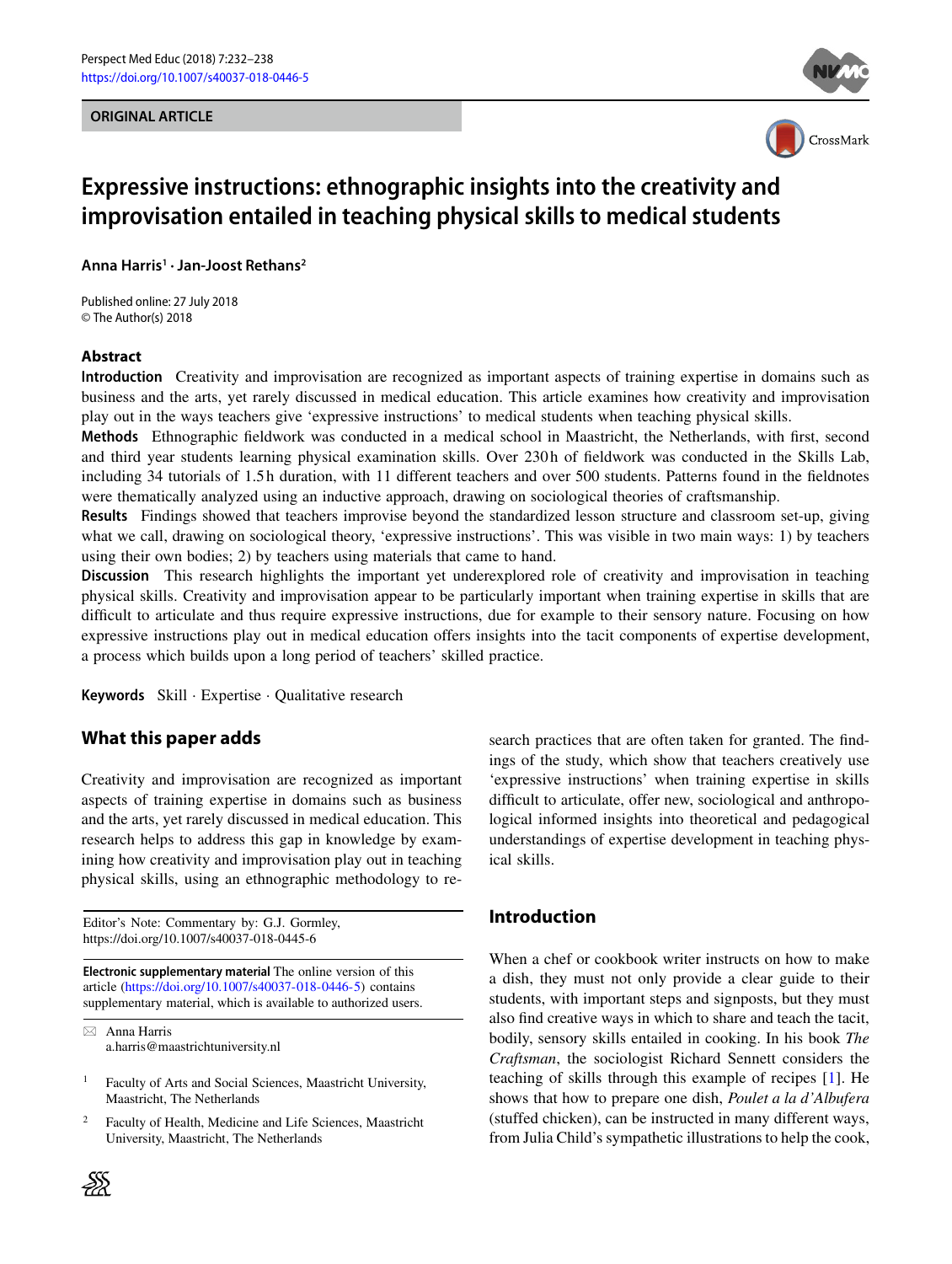to Elizabeth David's scenic narrative style that draws on historical references, to his own cooking class instructor's emphasis on metaphors. Sennett calls these different ways of sharing the recipe 'expressive instructions'.

Teachers also need to be creative when they teach clinical skills such as physical examination. They need to find imaginative ways to describe instructions expressively in protocols and then to improvise with these scripts in class in order to share expertise with students. Yet such practices often go unnoticed in medical education; they are takenfor-granted aspects of teaching and learning. Considering the importance of creativity and improvisation in training expertise, and their documented role in other domains such as cooking  $[2]$ , business  $[3]$  and science  $[4]$ , as well as education more broadly [\[5\]](#page-6-0), it seems crucial to understand more about their role in medical education. It is particularly important and pertinent to understand the role of creativity and improvisation involved in the sharing of knowledge that is hard to articulate and difficult to measure such as the tacit, bodily, sensory skills entailed in physical examination and diagnosis. By using the word 'articulate' here, we refer to the anthropologist Tim Ingold's [\[6\]](#page-6-1) understanding of the term as it applies to learning skills: that teachers may be able to tell what they know about a skill through demonstration in words or gestures, they can specify about materials and techniques explicitly, but the articulation of the sensory awareness required to do something skilfully is often elusive.

To date, the importance of creativity and improvisation in teaching has been generally overlooked in the medical education literature. Some scholars [\[7](#page-6-2)[–10\]](#page-6-3) have documented, with an element of controversy [\[11\]](#page-6-4), the importance of creativity and improvisation in *learning*. Research has shown how students must learn to flexibly respond to patients, particularly in clinical communication [\[7–](#page-6-2)[10\]](#page-6-3). This work has met a critical response, raising arguments that overemphasis on creativity and improvisation can be damaging to relations with patients [\[11\]](#page-6-4). This article contributes to this debate in medical education by considering the role of improvisation in *teaching* physical skills.

Creativity and improvisation are also controversial concepts due to the ways in which they seem, on the surface, to work against the goals of standardization in teaching and learning, and the need for defined curricula to meet learning goals. Such practices are often regarded as too subjective to warrant attention by researchers who aim to focus on objective scientific variables. Yet, as any jazz pianist would attest to, improvisation is not an easy task and requires dedication and precision  $[12]$ . In fact, being able to improvise is often a process and endpoint of a long period of skilled practice. It relies on skilled practitioners translating difficult pedagogical points using creative methods which draw from their own expertise. Education research shows that creativity and improvisation require a high degree of pedagogical content knowledge and are best suited to tasks with no clear-cut answers [\[5\]](#page-6-0). Drawing from a constructivist perspective,R. Keith Sawyer argues that the lens of improvisation emphasizes the interactional and responsive creativity of teachers [\[5\]](#page-6-0).

This article approaches the topic of creativity and improvisation in teaching using a sociological approach, in particular engaging with Sennett's work on craftsmanship [\[1\]](#page-5-0). Sennett is interested in skilled labour and uses a farreaching array of examples of craftsmanship, including doctoring, to explore these practices historically and in contemporary times. One of his interests is in how skilled labour is passed on from master to apprentice. He takes the example of how guidance is given in the form of written instructions that show, rather than tell; instructions that 'connect the technical craft to the imagination' [\[1\]](#page-5-0). These are what Sennett refers to as 'expressive instructions'. This paper focuses on the expressive instructions of teachers teaching physical skills. We show, based on ethnographic research, that expressive instructions entailing creativity and improvisation are an important element of teaching these skills to medical students.

While Sennett explores the term 'expressive instructions' using the example of recipes, in this article we do not focus on the most comparable written text in medical education—the physical examination teaching guide. Writing these texts certainly involves a lot of work in expressive instruction; however, we have not yet conducted the fieldwork which explores this process with teachers. Nor have we done a close textual analysis of such written forms. While these aspects of writing instructions will be explored in later research, in this paper, our interest lies in how teachers used expressive instructions in the classroom. That is, we focus on their creative, improvised interpretation of such texts (see for example Box 1 & Box 2 of the online Electronic Supplementary Material, which guide the teaching of the respiratory and gynaecological exam).

Before outlining our methods, a few further words of definition, particularly what we mean by improvisation and creativity, as played out in expressive instructions. From the dictionary, improvisation is defined as making or producing something from whatever is available [\[13\]](#page-6-6). According to Tim Ingold, it is a way of describing cultural practices more generally, a way of 'working things out as [life] goes along' [\[14\]](#page-6-7). With his collaborator Elizabeth Hallam, he argues against a limited understanding of creativity as pure innovation, a position they argue as a modernist impulse to assess the originality of end products on a scale of creativeness. Hallam and Ingold argue that this fails to acknowledge the ongoing improvisational practices of life, where there 'is no script' [\[15\]](#page-6-8). In this article, we also use these anthro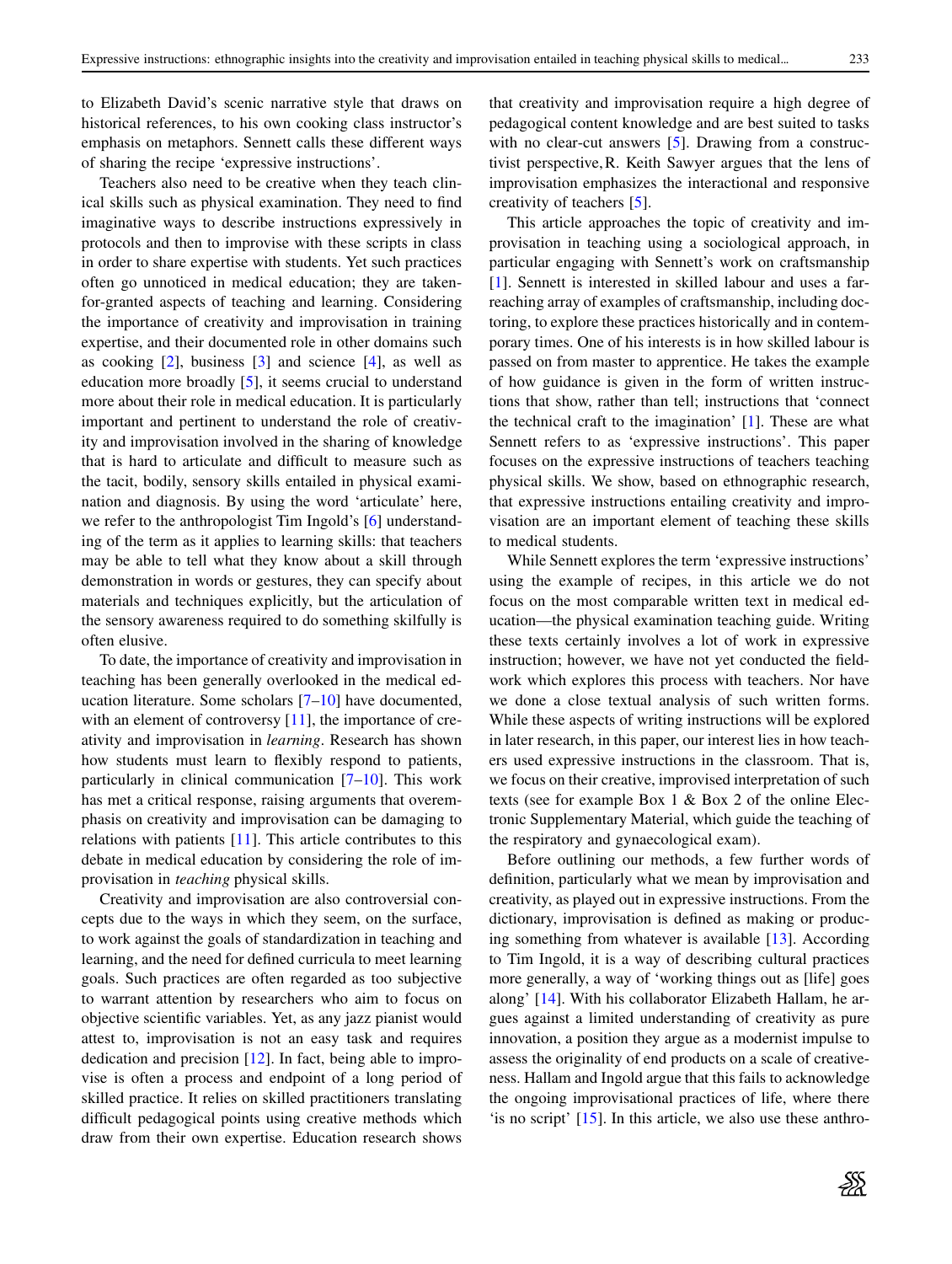pological notions of creativity and improvisation to guide our analysis.

The research question of the ethnographic research upon which this article is based is: how do teachers teach, and students learn, the sensory skills of physical examination? The paper is based on two periods of ethnographic fieldwork conducted by the first author at a medical school in Maastricht, the Netherlands, during two consecutive periods over 5 years. At one stage, comparative fieldwork was also conducted by the first author in Melbourne, Australia (for findings from the Melbourne fieldwork see [\[16\]](#page-6-9)). With this paper we focus on the Maastricht findings that concern the role of creativity and improvisation in teaching physical skills to medical students, evident through the expressive instructions of teachers. By investigating this in more detail, we argue that we learn more about the tacit components of expertise development. As the medical ethnographer Jessica Mesman argues, it is important to look for innovation within institutions, which she calls 'exnovation', and to look at the bodily, material practices of practitioners [\[17\]](#page-6-10). The method of ethnography is an excellent means by which to study such taken-for-granted practices in medical schools.

## **Methods**

#### **Methodological framework**

Ethnographic research allowed a close examination of the everyday practices entailed in teaching physical skills, including both informal and formal learning encounters. By adopting this anthropological method, the authors were assuming multiple, subjective realities rather than a single objective truth, working within a long tradition of using ethnographic methods to understand medical education (see [\[18,](#page-6-11) [19\]](#page-6-12)).

#### **Data collection**

For this study, the first author, a medical graduate and anthropologist, conducted participant observation at a medical school in Maastricht in 2013, and later in 2017–2018, part of longer term engagement she has at this site. She was not known to the participants of this study prior to undertaking the research and did not undertake any teaching activities alongside this research. The second author, a doctor with a senior role in the medical school, facilitated entrée into these settings and collaborated during the fieldwork. He was not involved in recruitment, nor did he undertake any teaching of these students. In conducting the project, both authors were mindful that, as is the case with all research whether qualitative or quantitative, their teaching experiences and clinical backgrounds, chosen methodologies and points of access, research instruments and theoretical influences shaped all stages of the research itself [\[20\]](#page-6-13).

All observations were undertaken at the 'Skills Lab', a teaching department in the medical faculty specifically designed for teaching medical students clinical skills, including those of physical examination. While the Skills Lab changed location between the different periods of fieldwork, the general classroom format largely stayed the same. Each of the Skills Lab rooms dedicated to skills learning was 'setup' in a standard way according to a lesson plan. In the older Skills Lab a series of photographs on the walls indicated how tables should be arranged, how the 'beds' should be positioned and other equipment laid out. Each room also had a cupboard with a standard stock of tools that students used during the lesson. There were also whiteboards and projectors for PowerPoint (in the older Skills Lab) or smartboards (in the newer Skills Lab), and cloth curtains that students could use for privacy.

The content of a lesson was described in a locally-produced workbook, which was supplemented with national and international textbooks and other material. The first author observed lessons for first, second and third year students, taught in both Dutch and English, which focused on teaching different physical skills. As each year group was too big for the small class sizes at the Skills Lab, the same lesson was repeated multiple times. This meant that multiple versions of the same lesson, taught by different teachers, were observed. In this article we use examples from respiratory and gynaecological examination teaching. The basic steps taught in the practical lessons, as detailed in the workbooks, are outlined in Box 1 and Box 2 in the online Electronic Supplementary Material. The tutorials lasted 1.5 h. The purpose of the lessons was to teach students how to conduct either a) a respiratory examination or b) a vaginal examination. The respiratory examination focused on the skills of inspection, palpation, percussion and auscultation and learning to feel, to listen and to see, their own and the bodies of classmates. Many sensory skills were also taught in the vaginal examination training, although using mannequins instead.

After approaching all teachers involved in teaching physical skills at the Skills Lab department through emails, in meetings or in person to participate in the study, the first author met with interested teachers to explain the purpose of the study. At the same time, all students were also emailed about the study. Informed consent was then obtained from the students in the teaching sessions of those teachers who had consented to be part of the study. All students in each tutorial observed gave informed consent to be part of the study. No names of students were recorded, only their signatures obtained.

Over 230 h of fieldwork has been conducted to date in the Skills Lab, including 34 tutorials of 1.5 h duration, with over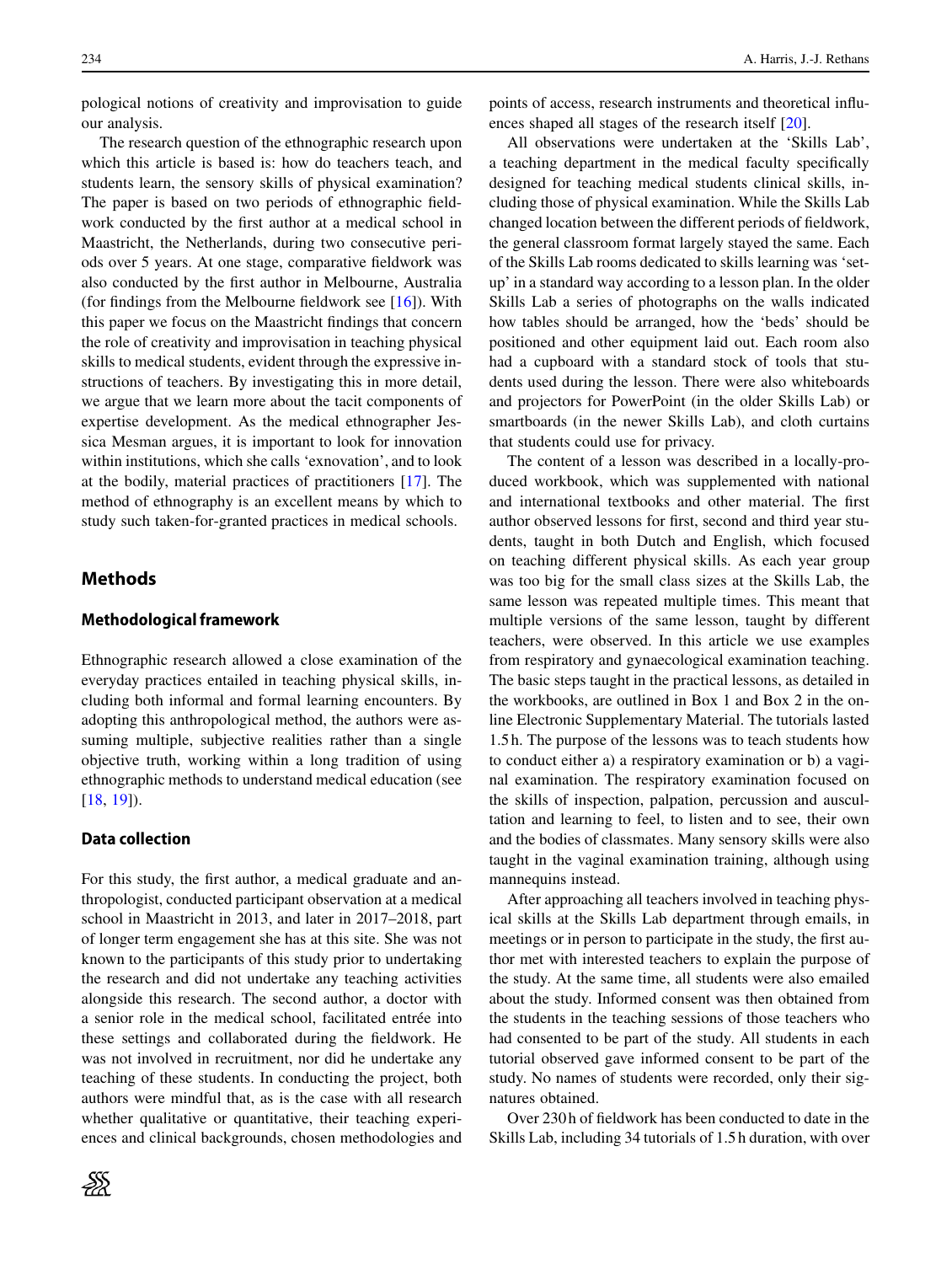500 students. This article reports on the first author's observations of small group tutorials regarding respiratory and gynaecological examination teaching. The tutorials were taught by 11 different teachers (some taught more than once). All teachers were physicians who were or had been active in patient care. Participant observation was supplemented by informal interviews with teachers and students when possible, and study of the teachers' and students' texts and other resources available to them for learning.

During fieldwork, the first author made fieldnotes [\[21\]](#page-6-14) in a notebook by hand and recorded any images drawn by teachers on the whiteboards/smartboards as well. No names were recorded in the notes, no photographs of students or teachers taken, all notes were anonymised. Handwritten fieldnotes were immediately transcribed into more detailed fieldnotes during the evening after a day of fieldwork. All handwritten notes and files were stored securely.

#### **Data analysis**

The first author undertook the first stage of analysis after each period of fieldwork had finished, immersing herself in the material by hand-coding the transcripts for emerging themes. Interpretive notes were also made by hand on the transcripts. This thematic analysis process, an iterative process of unearthing themes in a text at different levels [\[22\]](#page-6-15), was repeated, working back and forth across the data and relevant theoretical and empirical literature. Preliminary results of the observations of the respiratory exam teaching were presented to a group of teachers  $(n=15)$  in the Skills Lab for feedback and discussion and themes were adjusted. With this first set of data, both authors engaged in further thematic analysis, discussing and verifying the important themes, themes which were then explored by the first author in analysis of the second set of data. In writing up the findings the authors have followed the Standards for Reporting Qualitative Research (SRQR) guidelines [\[23\]](#page-6-16).

#### **Ethics**

The project had formal ethics approval from the Dutch Medical Education Research Ethics Committee (NVMO) (Approval no. 888 and 293) and the Ethical Review Committee Inner City Faculties (ERCIC) at Maastricht University (Approval no. 030\_01\_03\_2017).

## **Results**

The ethnographic thematic analysis resulted in two major themes: improvising with one's own body and improvising with the materials at hand. We consider both to be forms of expressive instruction. These 'techniques' were



**Fig. 1** Simulated cervix

<span id="page-3-0"></span>often used by teachers simultaneously, although are presented here separately for clarity. All the observed teachers improvised to some extent using one or both of these techniques.

#### **Improvising with bodies**

In the respiratory classes, teachers and students' own bodies were used continually during the lesson, not only as analytical objects being percussed or auscultated, but also as sources of sounds and other sensations that could be compared with what students were required to find. An excellent example is that of vocal mimicry. Two teachers in particular used this technique, mimicking sounds, from respiratory diseases such as asthma, to resonant and dull percussion sounds, although all teachers mimicked respiratory sounds such as wheezing and stridor to some degree. Three different teachers used mimicry in another way, by showing students how they could listen with the stethoscope to their own trachea, and how this simulated bronchial breathing.

All teachers used their own bodies to demonstrate percussion techniques. During one conversation in the coffee room, during a break from teaching, the teachers compared the different techniques they taught the students. One teacher did not like 'going up and down' as you could not hear the differences between lung borders that way. Another used three fingers and percussed down each, one at a time. They had all learned how to percuss in different Dutch medical schools and brought these histories into their own teaching practices.

In the gynaecology examination classes, teachers used their hands throughout the lessons, not only to demonstrate techniques such as bimanual examination, or how to use a speculum, but also to simulate different parts of the body that the students were examining. Fingers were fluttered as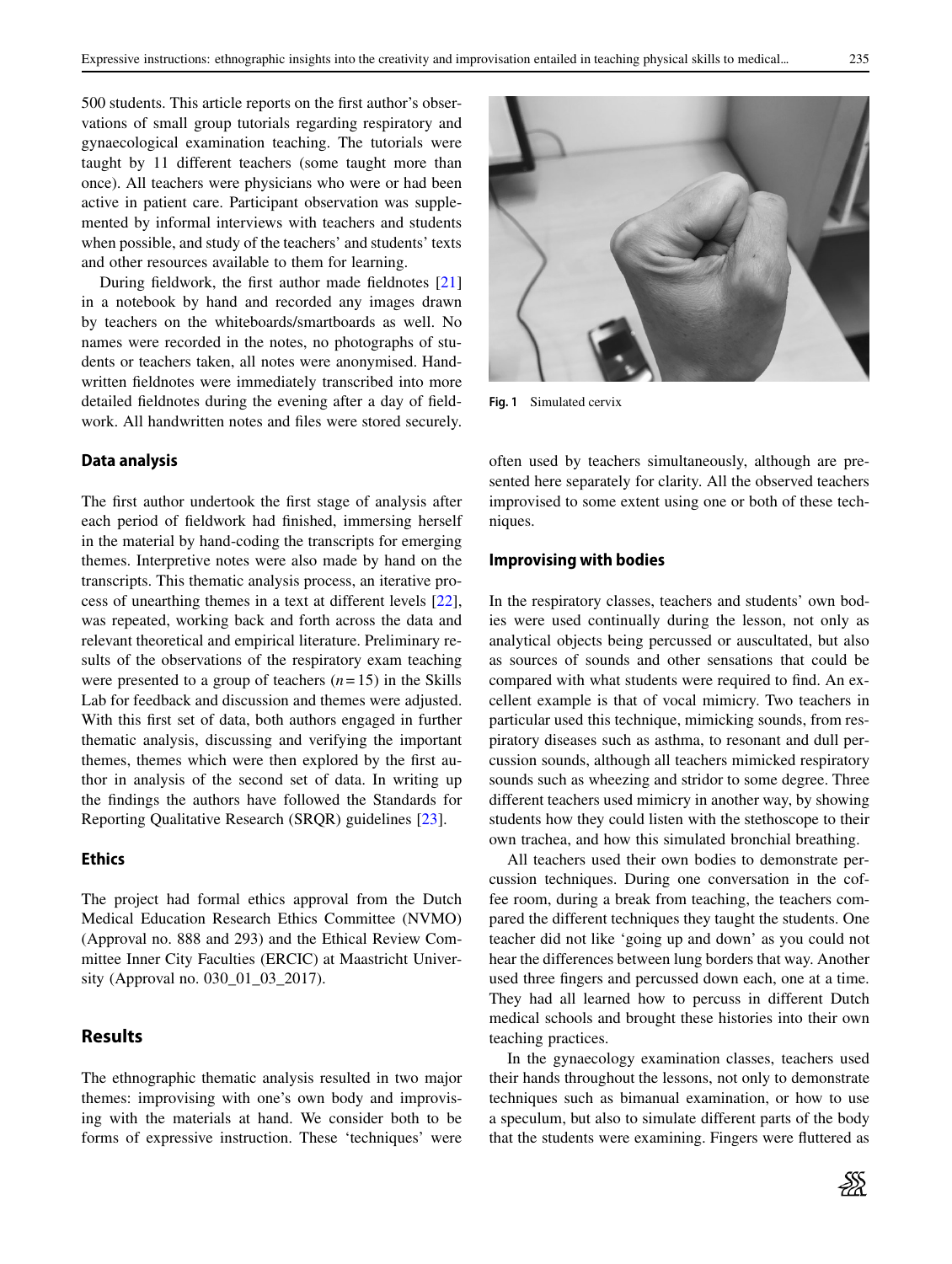

**Fig. 2** Simulated membranes

<span id="page-4-0"></span>fimbria reaching out to ovaries for example, demonstrating the anatomical structure of the female reproductive system. On another occasion a teacher scrunched her hands into a fist (see Fig. [1\)](#page-3-0), making sure that there was only a small opening. This was to show the students what a cervix might look like. The teacher then gave a student a small brush that would be used in a pap smear examination, and showed the student how to rotate the brush in the small opening in her fist.

#### **Improvising with the materials at hand**

Teachers used materials that were supplied in the classroom for the purpose of sharing sensations and manual techniques with students. In the respiratory classes, skeletons and models were used not only for showing anatomical landmarks, but also to demonstrate techniques such as auscultation. Double stethoscopes were used by two teachers so that they could tap out the sounds with the students as they listened simultaneously, correlating what they heard. PowerPoint and the smart board were used to show pictures, sounds and videos during a lesson. The teachers also brought in their own media too. They brought in CD and cassette players and accessed their favourite online sites such as repositories



236 A. Harris, J.-J. Rethans

with recorded sounds and YouTube. The teacher who used the cassette player had selected 10 lung sounds to play to the students and he pointed out features of these sounds as he skipped through them. A teacher who used PowerPoint also had selected sounds from YouTube to play: a pleural rub, played next to a sound of someone walking through snow.

In the gynaecology examination classroom, materials were also repurposed to teach sensory skills, and in particular, to train students' touch. A particularly creative example was the use of gloves when teaching the techniques of delivering a baby. One pair of gloves was filled with a lot of water, another with less. These were laid on the table next to another handmade teaching model: a knitted uterus in which lay a plastic baby doll. The teaching exercise proceeded as follows. The teacher pulled the baby's head out of the cuff of the knitting, to show how the cervix widened for birth. She then inserted the glove filled with a lot of water over the baby's head and within the knitting. A student was asked to feel the glove, and was told that this is what it felt like if the membranes had not yet ruptured. The same exercise was repeated with the glove with less water, showing what it felt like if the membranes had ruptured, but were still intact over the cervix (see Fig. [2\)](#page-4-0).

These materials, either provided or brought in specifically for the lesson, did not always satisfy the teacher however, and they turned to other sources. One teacher wanted to demonstrate a heart sound and did so by pulling the privacy curtain tight. Another time the same teacher wanted to demonstrate crackles, and did so by pulling apart the Velcro on his jacket sleeves. He also demonstrated a historical technique of using what was called a pleximeter by using a tendon hammer, with a short historical lesson about percussion.

## **Discussion**

This ethnographic research investigates the ways in which creativity and improvisation play out in the expressive instructions used by medical educators, through the case of teaching physical skills. The results showed that teachers often had individually learned to improvise upon the basic lesson structure outlined in Box 1 and 2, by drawing creatively on their own bodies and expertise using bodily techniques of mimicry, gesture and simulation. They also used materials that were readily available and to hand, whether supplied, brought into the lesson or reinvented for a different purpose.

These expressive instructions entailed ways of explaining techniques to students by using materials that were available and working things out as the teachers went along  $[15]$ . It is notable to find that creativity and improvisation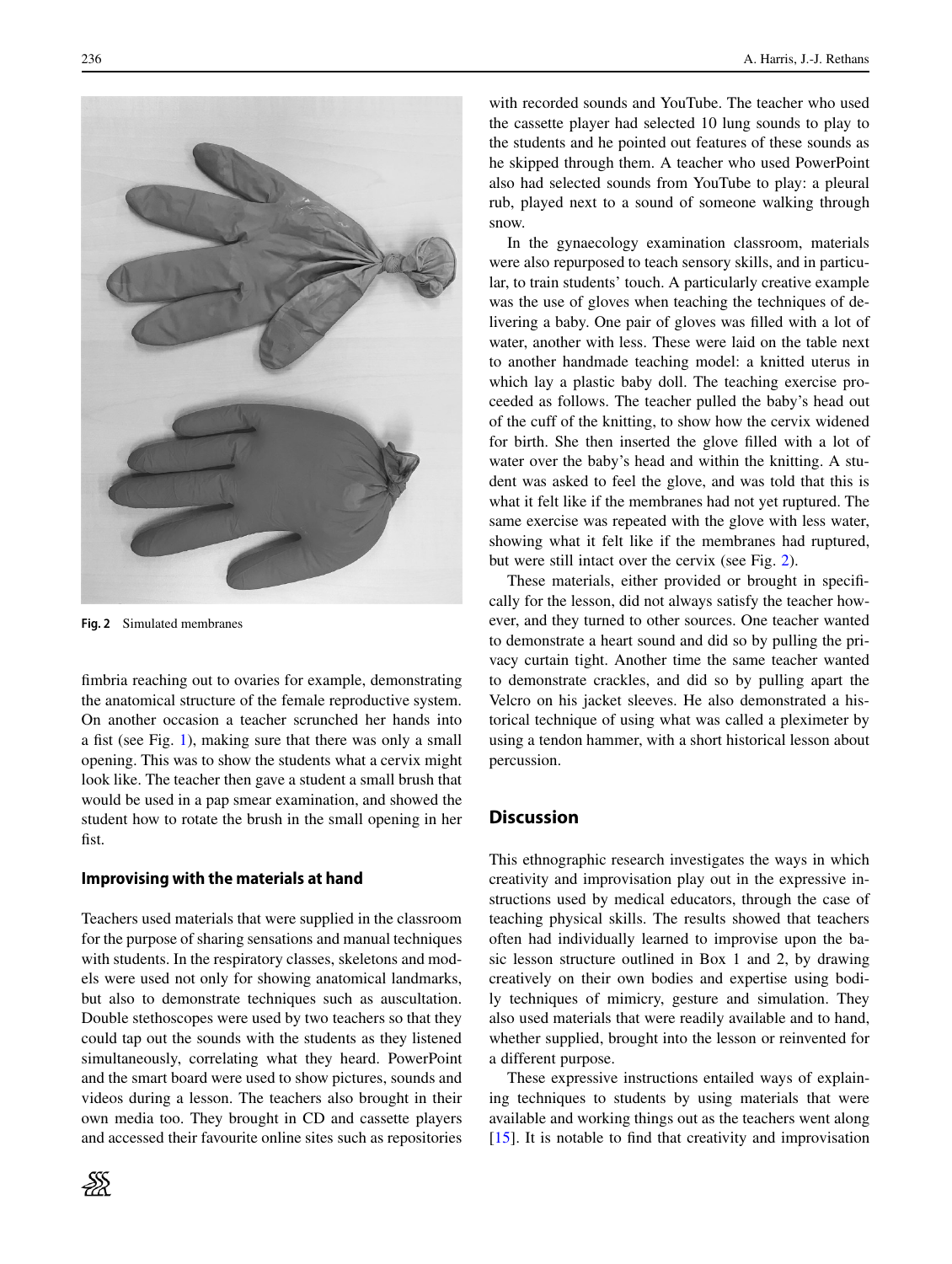remain prevalent despite the standard Skills Lab rooms, setups and instruments. The push for standardization that was visible for example in the teaching protocols, assigned textbooks and photographs used to show the layout of materials for each class, did not suppress creativity. Teachers needed to find different ways to share sounds, tactility and other sensations, as this was something extremely difficult to do using the protocols only. The protocols were like recipes in that they only highlighted the main points where one might 'get stuck'. Between each step there is the unwritten and unsaid, the practices and experience that cannot be easily captured, and which each expert and novice approaches individually. Each teacher had his/her own approach and style and thus improvised differently with their own body and/or materials at hand. Many also incorporated clinical details of their own practice and drew upon their past experiences and expertise, in skilled ways, in order to teach their lesson.

The results show that when sharing knowledge about bodily skills in medical schools, where the material may be difficult to articulate, teachers use practices of creativity and improvisation. Many skills taught in medical school are hard to articulate, their teaching cannot be standardized, and they are often learned most significantly through repeated practice. Still, the novice must start to learn somewhere. Just like cookbook writers who use different story-telling styles to share recipes [\[1\]](#page-5-0), the teachers in the Skills Lab chose different expressive ways to share sounds with the novices and instruct them in listening and touching. Creativity and improvisation in teaching was an integral part of training the students' expertise and imagination. One may wonder whether the bodily improvisations found could also be collected/shared in training protocols to be used by novice teachers or whether they may already be embedded in these texts. In this article we have used examples concerning the teaching of the respiratory and gynaecological examination in medicine, but many other examples could be found elsewhere in medical education teaching. In all cases, creativity and improvisation requires great skill.

The study is limited by its focus on the classroom rather than the creation of teaching guides. Research on such material is currently being undertaken as part of longer term ethnography at the site. Also, in this article we only focus on the findings of one medical school, which could be seen as a limitation, although the Skills Lab involved is established and one of the first skills laboratories in the world, with experienced staff. An advantage of the study is that it gives unique insight into how participants were taught and learned skills through observations of the *same lesson* taught to different groups on different occasions, using the *same guide/ workbook, learning goals, classroom set-ups and tools*, the difference being the teachers and the ways they used these tools. This comparability offers insights into the similarities and differences in teaching, helping to build new knowledge

in dialogue with theories of craftsmanship which frame our paper.

## **Further research**

The findings are of educational significance for they highlight the existence and possible importance of improvisation in teaching students in medicine and training expertise, as well as the role of teachers as creative professionals [\[5\]](#page-6-0). As Mesman argues through her concept of exnovation, best practices are often found within existing practices, rather than new ones introduced through innovation [\[17\]](#page-6-10). By paying more attention to the taken-for-granted techniques of creativity and improvisation, more can be learned about how to teach the difficult, subjective experiences and techniques which are so important to making good clinical diagnoses. Further research is needed to understand more about why teachers use the techniques of improvisation that they do, to what extent their teaching practices are planned or occur 'in the moment' as well as their impact on students' learning. When is improvisation appropriate or not appropriate; in what settings and teaching what subjects? In what ways are teachers' experiences written into and reflected in protocols used in teaching? Ethnographic research offers an important way in which to understand teaching practices *in situ*; however, other methods and approaches are also needed, such as structured interviewing or textual analysis, to address some of these questions.

**Funding** This article draws on Anna Harris' current research funded by the European Research Council (ERC) under the European Union's Horizon 2020 research and innovation program (grant agreement No. 678390). It also draws on research funded by NWO, from a Vici Grant (Number: 277-45-003) awarded to Karin Bijsterveld entitled *Sonic Skills: Sound and Listening in the Development of Science, Technology, Medicine (1920–now)*.

**Conflict of interest** A. Harris and J.-J. Rethans. declare that they have no competing interests.

**Open Access** This article is distributed under the terms of the Creative Commons Attribution 4.0 International License [\(http://](http://creativecommons.org/licenses/by/4.0/) [creativecommons.org/licenses/by/4.0/\)](http://creativecommons.org/licenses/by/4.0/), which permits unrestricted use, distribution, and reproduction in any medium, provided you give appropriate credit to the original author(s) and the source, provide a link to the Creative Commons license, and indicate if changes were made.

#### **References**

- <span id="page-5-1"></span><span id="page-5-0"></span>1. Sennet R. The Craftsman SRL. UK: Penguin Books; 2008.
- <span id="page-5-2"></span>2. Adria's challenge. Retrieved 8. 2016. [https://ferranadria.fundacion](https://ferranadria.fundaciontelefonica.com/en/el-reto/) [telefonica.com/en/el-reto/](https://ferranadria.fundaciontelefonica.com/en/el-reto/) (Created 07.2016).
- <span id="page-5-3"></span>3. Moorman C, Miner AS. Organizational improvisation and organizational memory. Acad Manage Rev. 1998;23:698–723.
- 4. Myers N. Molecular embodiments and the body-work of modeling in protein crystallography. Soc Stud Sci. 2008;38:163–99.